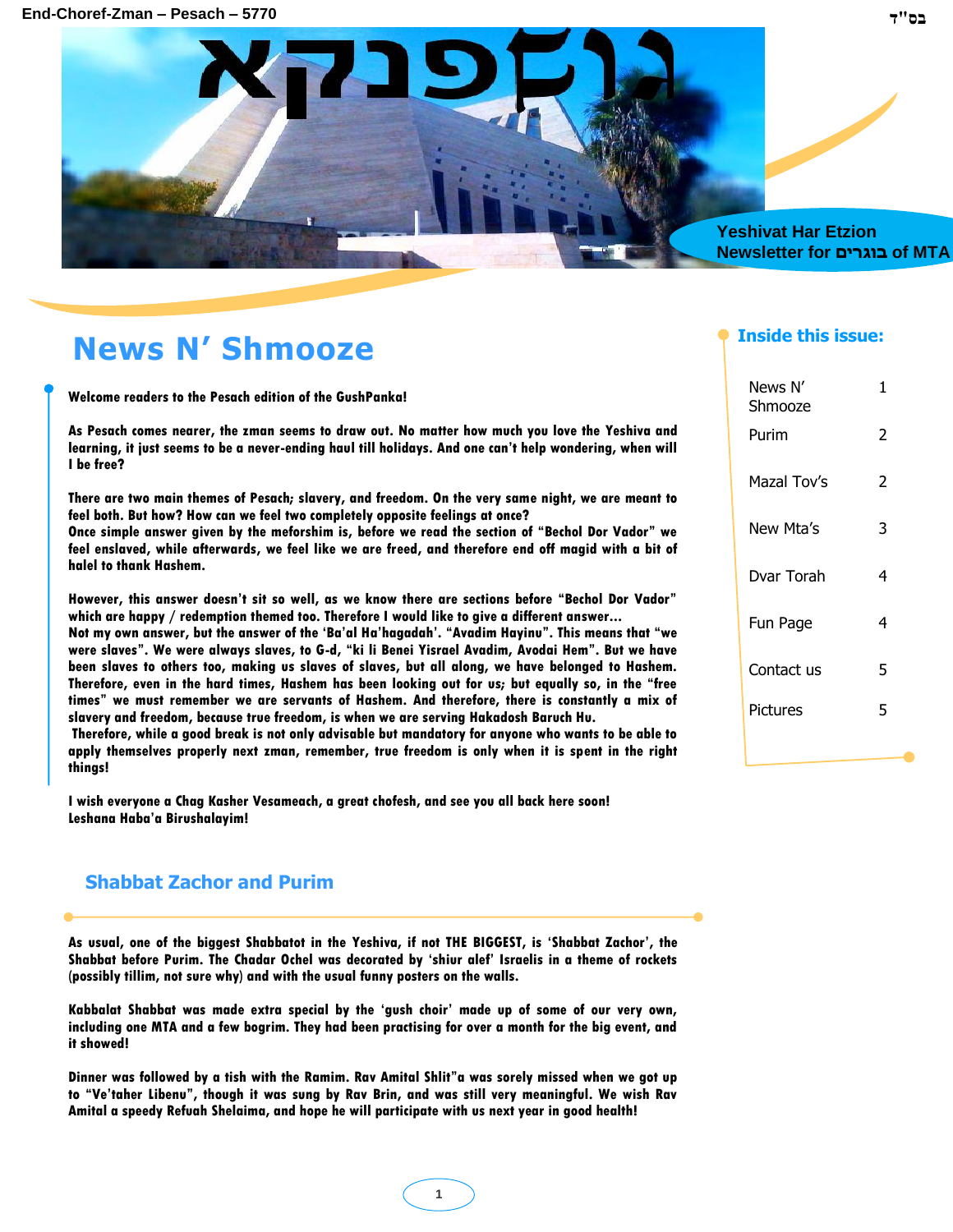**Mta and Bogrim together bought Rav Pini the aliya of "Kohen" in the traditional "annual auction", and the Bogrim together bought Mincha. The usual things were for sale, plus an addition this year, "a meal for 4 cooked by Rebbetzin Tova Lichtenstein"!**

**Lunch was made festive by the "Shiur Daled" plays, mainly focusing this year on Rav Gordin"s new "gush Fleece" idea, and Rav Medan vs. Rav Moshe issues, made more interesting by the fact that Rav Moshe was seated in the front row watching all of this!**

**Motzi Shabbat was Purim, a night filled with singing and dancing. After megilla and dancing in the beis, there was a BBQ / Mangal / Brie / Al Ha"esh, (however you want to put it), with meat and salads outside the Chadar Ochel to complement the ruach of the dancing inside. The dancing lasted till 3 in the morning, a reflection of the enthusiasm put in.**

**During Purim day, Rav Medan read the megilla as usual, and people went off to celebrate and eat their seudot with their Ramim.**

### **Mazal Tovs!!!**

**The GushPankatm would like to wish all the best to the following talmidim leaving the Yeshiva to pursue other endeavours: Amiel Rieger (03) who joined the IDF Yossi Dinnin (04) who is studying "law" in the IDF Ben Wittenburg (04) who returned to Australia in anticipation of his forthcoming aliyah! Mark Meyerson (03) who is joining the workforce in Jerusalem Robbie and Devora Tocker, who left back to Sydney And all others who returned to their respective countries after their visit here to learn over the holidays.**

**The Gushpanka would also like to welcome back the following people: Daniel Finburg (04) who is currently learning in the Yeshiva Alex Tsykin (07) who is also currently studying in the Yeshiva Jonathan Dyne (04) who has made Aliya Ilan Buchbinder (07) who has also made Aliya Gil Aronovitz (09) who is currently in the Yeshiva till he starts "machal" later this year Michael Berger (08) who is serving in the IDF**



**With much pleasure, the GushPanka would like to wish a hearty "Mazal Tov" to the following past students on their marriages: Itzik (honourary MTA 04 – 08) and Baila Haskel Daniel (03) and Andy Kaplan Seraphia (06) and Ariela Berrin Josh (06) and Tali Wiseman Benji (04) and Rikkie Levy**

## **Annual Dinner Hits Israel**

**Every year, Yeshivat Har Etzion has a dinner, usually in America for alumni of the Yeshiva, to raise money for the Yeshiva. This year however, the Yeshiva is tried out a second dinner that took place in Israel.** 

**It was a success, with 600 participants enjoying special guest speakers, great food and entertainment while they dined in Benei Brak. For more information about next years" dinner, or to donate to the Yeshiva, please visit us on the web: [www.yhe/dinner.co.il.](http://www.yhe/dinner.co.il)**

**Please note: all leftovers went to the talmidim, so we were glad for all who supported this event generously!**

# **MTA '2010' in the Gush**

**It seems not long ago, that I myself was saying goodbye to my family as I flew to Israel to start my shana alef MTA "09. Yet the wheel has turned a full revolution, and now the new MTA"s are here. 14 new recruits; 8 Aussies and 6 Saf"s, are slowly settling in to Yeshiva life.**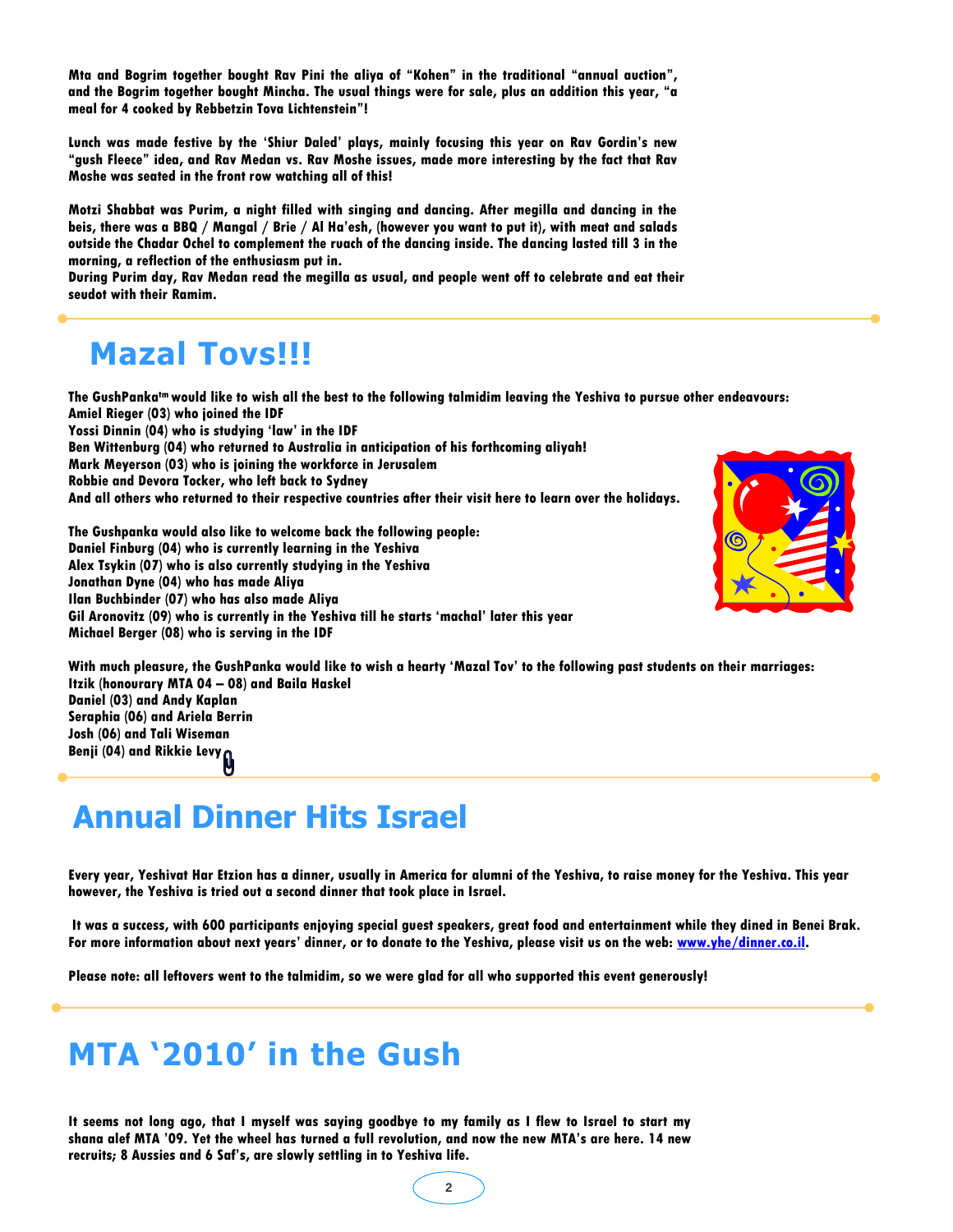**After arriving in Israel close to a month and a half ago, the new MTA"s enjoyed Opening Seminar in Yerushalayim, followed by a series of 3 shabbatonim. The first, the annual Gush "chutznik" shabbaton to Tzfat, filled with tiyullim of the ancient holy city, both by night and by day. The second shabbaton took place in Migdal Oz, to learn about the Gush Etzion region and the famous people who came from there. The other shbbaton was a choice of Benei Brak or Afula, organised by "Boet" and Mark Levy (mta 2000), both of which were as chesed shabbatonim to help out in Orphanages.** 

**On Purim, MTA lead by Ricki Bornstein, gave out Mishloach Manot at Shaarei Tzedek Hospital in the morning, followed by a Purim Seuda organised by Benji Levy in his new house in Katamon.** 

**As for IN the Yeshiva, the new MTA"s seem to be settling in well, and have even been accused of being "nerds"by the Americans for coming without ripped jeans or spiked hair, but rather settling down quickly into their learning routines!**

**Gushpanka would like to take this opportunity to acknowledge their madrichim for kibbutz where they will be staying over Pesach; Greg Bank (also their madrich in the Gush), Brendon Stern, Shua Solomon (their MTA madrich) and Ilan Buchbinder. Elchanan Juravel will not be with them on Kibbutz, but is their other Madrich in the Yeshiva.**

**We wish them all much success in their upcoming year!**

#### **ופרצת ימה וקדמה**

#### **Kolel in South Africa**

**The Kollel in Johannesburg is also going strong, with the help of many Gush MTBogrim. The Kollel was the brainstorm of R Doron Podlashuk (mta96) who recently celebrated the brit of his son Tuviya. It is always a pleasure to see Gush guys returning to their countries and starting such amazing projects!**

**Also in South Africa, many Gush bogrim are writing articles for the "Benei buzz", a publication spanning the topics of Halacha, Tfilla, Pirkei Avot and Parsha. Kol Hakavod to all involved.** 

**And lastly, a mazal tov to the new chairman of Benei in South Africa, Adam Merkal (MTA 05). Good luck with your new job.** 

**And of course it wouldn"t be fair not to mention, a yeyasher koach to Tim Rezanas (MTA 06) who is currently acting as chairman of Benei in Australia. Keep up the good work!**

#### **Inspirational Quote**

#### **Kolel in Sydney**

**The new Sydney Kollel headed by Rav Blackman and Rabbi Danny Eisenburg, is now up and running. The community seems to be responding well to it, and are especially enjoying the presence of 2 of our very own, Aron Potter and Joe Wolfson (both Alter Gushnikim), who have been learning there for the past two months, and will be returning to Israel after Pesach. Sydney is also looking forward to its first set of Torah Mitzion "Hesder Boys" potentially "shiur vav" Israeli"s from the Gush. We hope the Kollel only continues to grow!**

The Matza on the first night of Pesach is called the "Food of Faith". On the second night, it is called the "Food of Healing". When healing brings faith, then clearly there has been illness. When faith brings healing, there is no illness to start with.

(adapted from "Sefer Hayom Yom")

#### **Did You Know:**

- Corn-schnitzel has officially been returned to the dinner menu.
- Bogrim of MTA sponsored learning for a week in honour of Uriel OB"M.
- The Yeshiva has put Menachot on its list of Gemarot for Kayitz zman.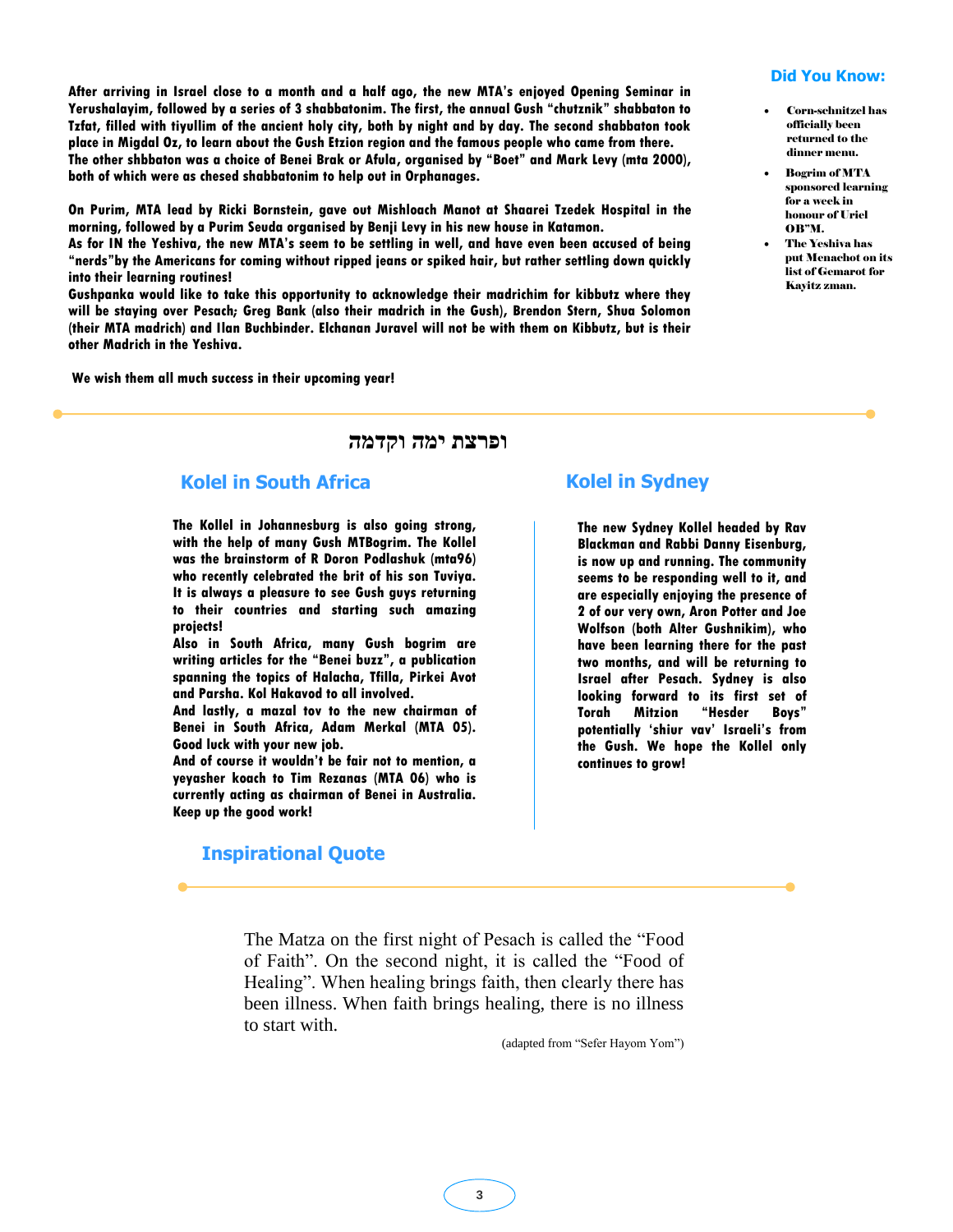### **D'var Torah, by Rav Amital Shlita"h**

**"In order that you will tell your children and your children's children of that which I performed in Egypt, and of the signs that I showed them, that you may know that I am God." (Shemot 10:2)**

**Rashi and the Ramban explain the phrase, "I performed in Egypt" (hit'alalti be-Mitzrayim), as meaning, "I played with Egypt," i.e. I toyed with them. Thus, the verse defines two things which a person must tell his children: a. how God "played" with the Egyptians, and b. the signs and wonders that God performed in Egypt, demonstrating His power.**

**But what does this phrase "God "played" with the Egyptians" mean?**

**Also, why did Moshe have to constantly run backwards and forwards between Hashem and Pharaoh begging Pharaoh to let the Jewish people go, even during the later 5 plagues, where Hashem hardened Pharaoh"s heart anyway?**

**The answer to all of this, is that while the Jews leaving Egypt was an important goal, it wasn"t the only thing Hashem wanted to achieve through Yetziat Mitzrayim. Hashem also wanted to show Pharaoh, the man who thought of himself as a God, "The river is mine, and I have made it for myself" (Yechezkel 29:3)", that He was in total control, and not Pharaoh. By hardening Pharaoh"s heart in an instance which was clearly negligible, even though Moshe was giving him an easy escape (to simply let the Jews go), Hashem was toying with him, to show him who was really in control.**

**This was an important lesson that was also learned from the exodus. It is not mentioned at the Seder since it is not connected to the salvation of Am Yisrael, but it is important in its own right. We learn from this that a person who degenerates morally can deteriorate from the level of a human to the level of an automaton. He may perform illogical actions and lose control of his own conduct; in fact, his free choice has been removed from him. This is both a consequence of his immoral behavior and attitudes, as well as a punishment for them. Only conscious moral improvement can prevent this eventuality.**

**(This sicha was adapted from the VBM)**

## **The Fun Page**



**The Gushpanka is working on making this section better, and appologises for this temporary inconvinience.**

*"***a person who degenerates morally can deteriorate from the level of a human to the** 

**level of an automaton***."*